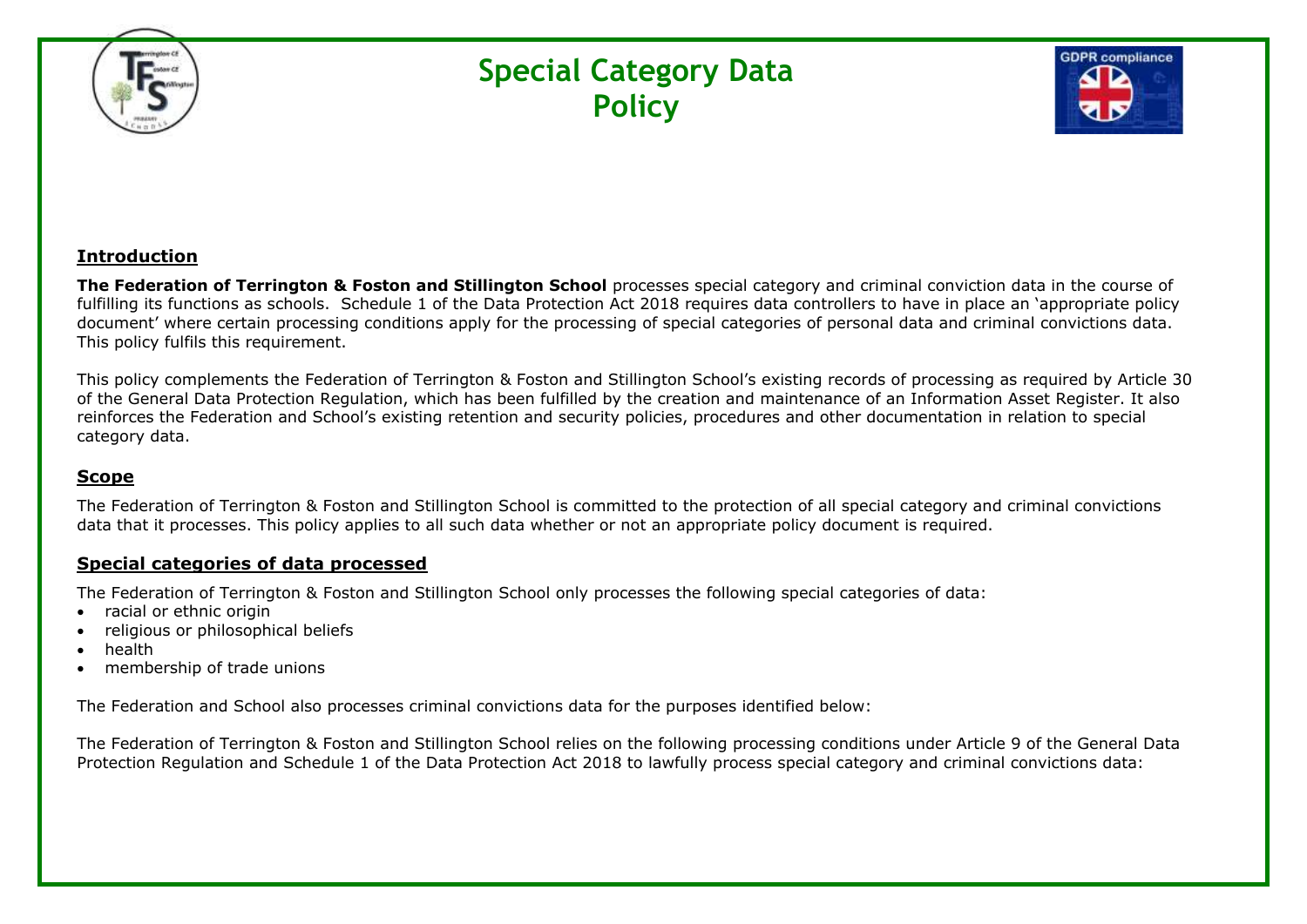| <b>Purposes</b>                                                                                                                                            | <b>Examples of use (not</b><br>exhaustive)                                                           | <b>Processing conditions</b>                                                                                                                                                                    |
|------------------------------------------------------------------------------------------------------------------------------------------------------------|------------------------------------------------------------------------------------------------------|-------------------------------------------------------------------------------------------------------------------------------------------------------------------------------------------------|
| For the provision of education to<br>pupils, including providing<br>support to pupils who are<br>recognised as having Special<br><b>Educational Needs.</b> | The use of special category data to<br>identify students who require<br>additional support.          | Article 9(2)(g) Substantial public interest<br>Schedule 1, Part 2, 6 (2) statutory and government purposes                                                                                      |
| To ensure the safety and<br>wellbeing of pupils                                                                                                            | Details of safeguarding concerns<br>held in safeguarding files.                                      | Article 9(2)(g) Substantial public interest<br>Schedule 1, Part 2, 6 (2) statutory and government purposes                                                                                      |
|                                                                                                                                                            | Allergy and disability information.                                                                  |                                                                                                                                                                                                 |
| To monitor pupil attendance                                                                                                                                | Medical reasons for absence.                                                                         | Article 9(2)(g) Substantial public interest<br>Schedule 1, Part 2, 6 (2) statutory and government purposes                                                                                      |
| To maintain records of<br>successful and unsuccessful<br>pupil admissions                                                                                  | Faith school prioritisation of pupils.                                                               | Article 9(2)(g) Substantial public interest<br>Schedule 1, Part 2, 6 (2) statutory and government purposes                                                                                      |
| For the provision of school trips                                                                                                                          | Provision of dietary requirements to<br>third parties involved with facilitating<br>the school trip. | Article 9(2)(g) Substantial public interest<br>Schedule 1, Part 2, 6 (2) statutory and government purposes                                                                                      |
| For the provision of education in<br>respect of Looked After Children.                                                                                     | Details of criminal convictions in<br>respect of child's parents.                                    | Article 9(2)(g) Substantial public interest<br>Schedule 1, Part 2, 6 (2) statutory and government purposes.                                                                                     |
| The management of staff                                                                                                                                    | Personnel files identify medical<br>reasons for absences and trade<br>union membership.              | Article 9(2)(g) Substantial public interest<br>Schedule 1, Part 2, 6 (2) statutory and government purposes and<br>(8) equality of opportunity or treatment.                                     |
|                                                                                                                                                            | Handling of disciplinary proceedings<br>and grievances.                                              | Schedule 1 Part 1, 1(a) Processing necessary for the purposes of<br>carrying out obligations and exercising specific rights of the<br>controller and or data subject in the field of employment |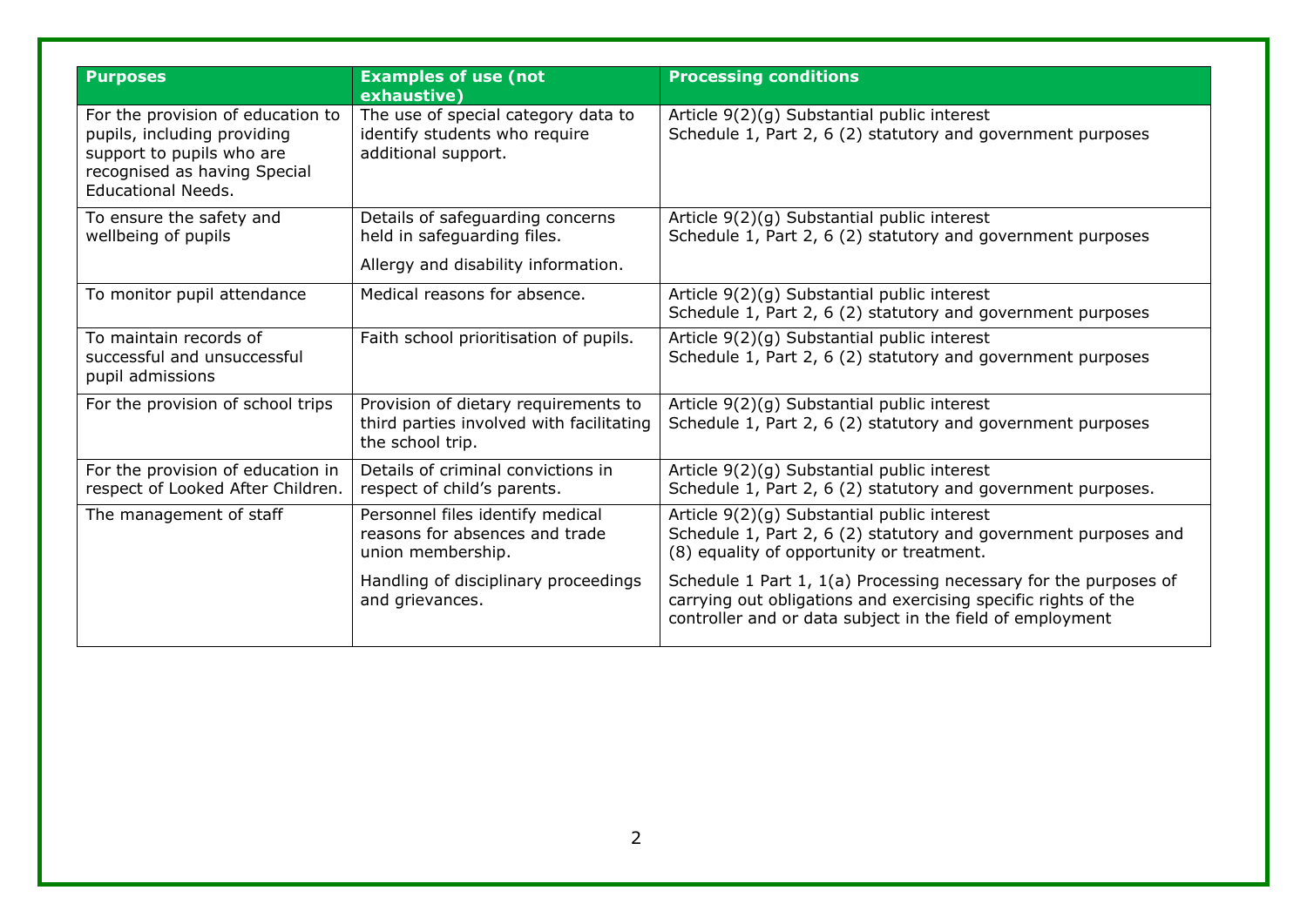| <b>Purposes</b>                                         | <b>Examples of use (not</b><br>exhaustive)                                                                                                                                       | <b>Processing conditions</b>                                                                                     |
|---------------------------------------------------------|----------------------------------------------------------------------------------------------------------------------------------------------------------------------------------|------------------------------------------------------------------------------------------------------------------|
| To facilitate the functioning of<br>the governing body  | Governors will use special category<br>data where applicable when<br>considering, for example, solutions<br>to access to school for a disabled<br>student.                       | Article 9(2)(g) Substantial public interest<br>Schedule 1, Part 2, 6 (2) statutory and government purposes       |
| For the prevention and detection<br>of crime            | Potential special category and<br>criminal offence data shared                                                                                                                   | Article 9(2)(g) Substantial public interest<br>Schedule 1, Part 2, 5 (10). Preventing or detecting unlawful acts |
| The handling of complaints                              | Complaint investigations may<br>involve reference to and use of<br>special category/ criminal conviction<br>data where applicable to the content<br>and nature of the complaint. | Article 9(2)(g) Substantial public interest<br>Schedule 1, Part 2, 6 (2) statutory and government purposes       |
| To fulfil legislative health and<br>safety requirements | Staff health information for<br>assessment of reasonable<br>adjustments.                                                                                                         | Article 9(2)(g) Substantial public interest<br>Schedule 1, Part 2, 6 (2) statutory and government purposes       |
| Equalities monitoring                                   | Collection of staff and student race,<br>ethnicity and religious background.                                                                                                     | Article 9(2)(g) Substantial public interest<br>Schedule 1, Part 2, 6 (2) statutory and government purposes       |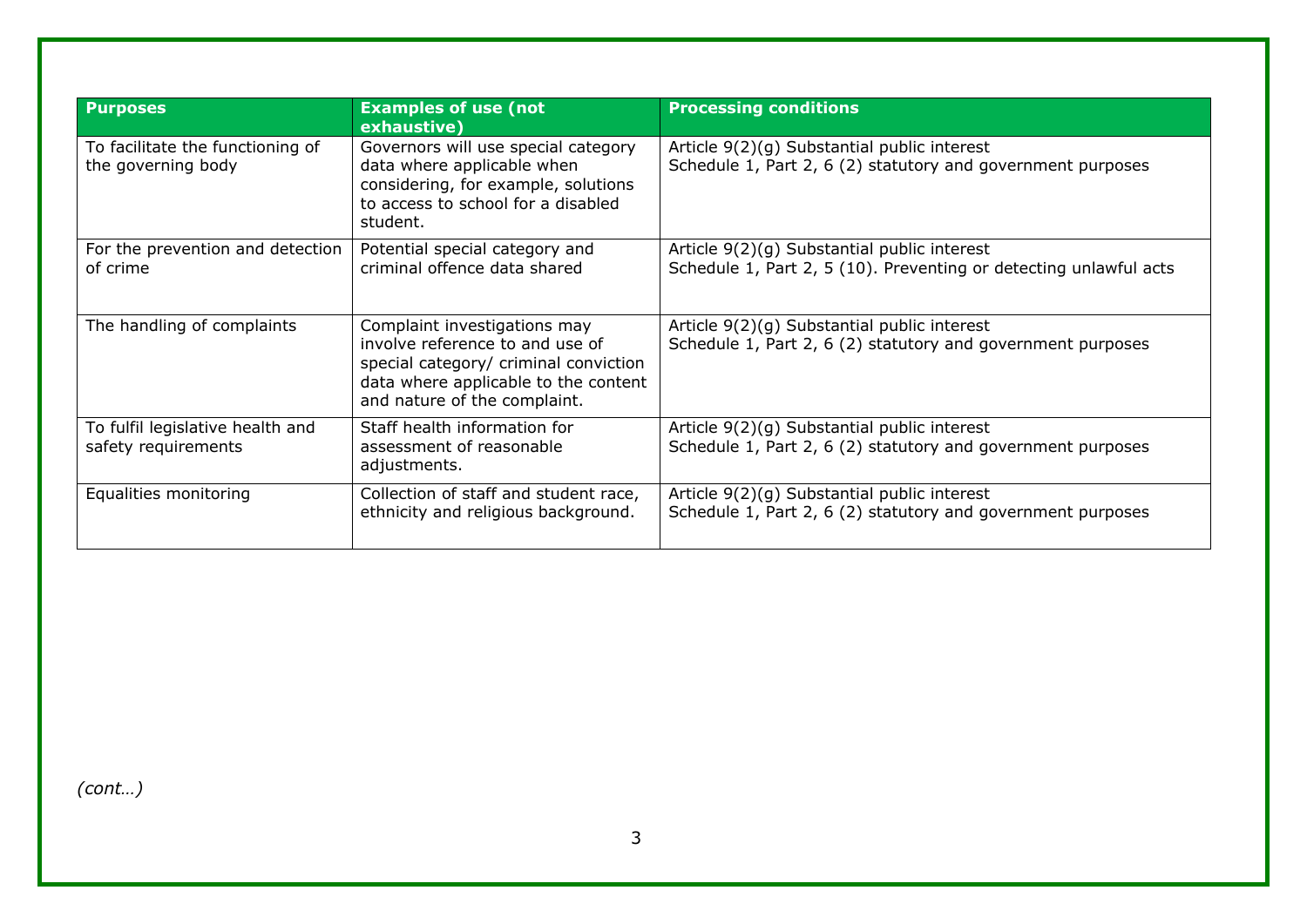## **Compliance with Article 5 – The Data Protection Principles**

The Federation of Terrington & Foston and Stillington School maintains documentation and implements procedures which ensures compliance with the Data Protection Principles under Article 5 of the General Data Protection Regulation.

| Document/                 | <b>Principles</b>                                                                                                                                | How document procedure aids compliance                                                                                                                                                                                                                                                                                                                                                                                                                                                                                                                                 |
|---------------------------|--------------------------------------------------------------------------------------------------------------------------------------------------|------------------------------------------------------------------------------------------------------------------------------------------------------------------------------------------------------------------------------------------------------------------------------------------------------------------------------------------------------------------------------------------------------------------------------------------------------------------------------------------------------------------------------------------------------------------------|
| procedure                 |                                                                                                                                                  |                                                                                                                                                                                                                                                                                                                                                                                                                                                                                                                                                                        |
| <b>Privacy</b><br>notices | Accountability<br>$\bullet$<br>Lawfulness,<br>$\bullet$<br>fairness and<br>transparency<br>Purpose limitation<br>$\bullet$                       | The Federation and School publishes a suite of privacy notices which stipulate that the Federation<br>and School is the 'data controller', the purposes for which the Federation and School processes<br>special category data and the lawful bases it relies on to do this. This fulfils the Federation and<br>School's duty to be transparent about the data that it holds, how it is processed and that the<br>Federation and School, as the data controller, is accountable.                                                                                       |
|                           | Accuracy<br>$\bullet$<br>Storage limitation<br>Data minimisation                                                                                 | All privacy notices provide details of how to make a data rights request, ensuring that data subjects<br>are able to check and challenge the lawfulness and accuracy of the data processed.                                                                                                                                                                                                                                                                                                                                                                            |
|                           |                                                                                                                                                  | Privacy notices are updated where the Federation and School makes changes to the way it<br>processes personal data.                                                                                                                                                                                                                                                                                                                                                                                                                                                    |
| <b>Policies</b>           | • Accountability<br>Purpose limitation<br>$\bullet$<br>Storage limitation<br>$\bullet$<br>Security<br>$\bullet$<br>Accuracy<br>Data Minimisation | The Federation and School maintains a framework of information governance policies which detail<br>the expectations and responsibilities of employees of the Federation and School. This includes, but<br>is not limited to, the following policies:<br><b>Information Policy</b><br>$\bullet$<br><b>Information Security Policy</b><br>$\bullet$<br>Information Security Breach Reporting Policy<br>$\bullet$<br>Acceptable Use Policy<br>$\bullet$<br>Records Management Policy<br>$\bullet$<br><b>Archive Policy</b><br>$\bullet$                                   |
|                           |                                                                                                                                                  | These policies set out the processes in place to ensure that the purposes and duration for which<br>special category data are held are not exceeded and details the security mechanisms and<br>procedures that are in place to keep this information secure. Administrative procedures for ensuring<br>personal data is recorded accurately and kept up to date are also documented.<br>These policies regularly in line with the Federation and School's policy review schedule to ensure<br>the processes, procedures and measures remain appropriate and effective. |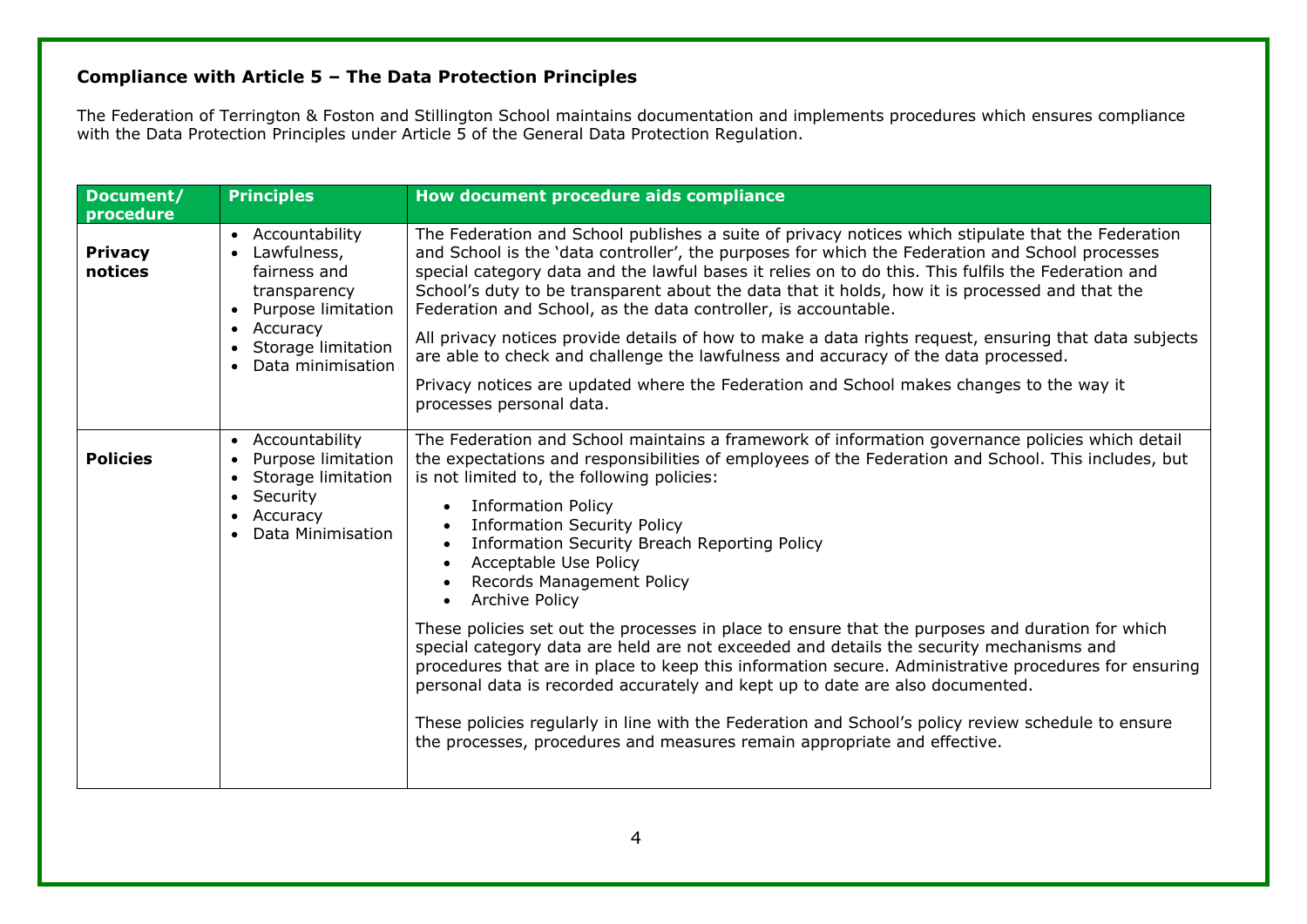| Document/                                                                   | <b>Principles</b>                                                                                                                                 | How document procedure aids compliance                                                                                                                                                                                                                                                                                                                                                                                                                                                                                                                                                                                                                                                                                                                                                                                                                                                                           |
|-----------------------------------------------------------------------------|---------------------------------------------------------------------------------------------------------------------------------------------------|------------------------------------------------------------------------------------------------------------------------------------------------------------------------------------------------------------------------------------------------------------------------------------------------------------------------------------------------------------------------------------------------------------------------------------------------------------------------------------------------------------------------------------------------------------------------------------------------------------------------------------------------------------------------------------------------------------------------------------------------------------------------------------------------------------------------------------------------------------------------------------------------------------------|
| procedure<br><b>Information</b><br><b>Asset</b><br><b>Register</b>          | • Lawfulness,<br>fairness and<br>transparency<br>Purpose limitation<br>• Security                                                                 | Maintenance of this document fulfils the Federation and School's legal obligation under Article 30 of<br>the General Data Protection Regulation to keep a record of its processing activities.<br>Information assets which contain special category data have been identified and Article 6, Article 9<br>and Schedule 1 conditions (where applicable) have been identified for each asset. Retention periods<br>for each asset, based on the Federation and School's retention schedule, have also been identified,<br>along with the technical and organisational security measures that are in place to protect each<br>asset.<br>This document is reviewed regularly and updated where there have been changes to the Federation<br>and School's data processing.                                                                                                                                            |
| <b>Data</b><br><b>Protection</b><br>Impact<br><b>Assessments</b><br>(DPIAs) | • Accountability<br>Lawfulness<br>$\bullet$<br>fairness and<br>transparency<br>Purpose limitation<br>Data minimisation<br>$\bullet$<br>• Accuracy | The Federation and School conducts Data Protection Impact Assessments (DPIAs) where it is<br>undertaking new, high-risk processing, or making significant changes to existing data processing.<br>The purpose of the DPIA is to consider and document the risks associated with a project prior to its<br>implementation, ensuring data protection is embedded by design and default.<br>All of the data protection principles are assessed to identify specific risks. These risks are then<br>evaluated and solutions to mitigate or eliminate these risks are considered. Where a less privacy-<br>intrusive alternative is available, or the project can go ahead without the use of special category<br>data, the Federation and School will opt to do this.<br>All DPIAs are signed by the Federation and School's Senior Information Risk Owner and Data<br>Protection Officer - this is the headteacher. |
| <b>Mandatory</b><br>data<br>protection<br>training                          | • Accountability<br>• Security                                                                                                                    | All staff undertake mandatory data protection training, which is refreshed at least every two years.<br>Annual training is provided, where resources allow.<br>Staff members who have particular responsibility for managing the risks to personal data, such as<br>the Senior Information Risk Owner (SIRO), Specific Point of Contact (SPOC) and Information Asset<br>Owner (IAO), undertake additional specialist training where applicable. In the Federation of<br>Terrington & Foston and Stillington School, this means the headteacher (SIRO & IAO) and the<br>Stillington school administrator (SPOC).<br>Where new processes are introduced as a result of additions or changes to processing, additional<br>training will be provided to staff members involved with the project. The requirement for this will be<br>identified as part of Data Protection Impact Assessment.                        |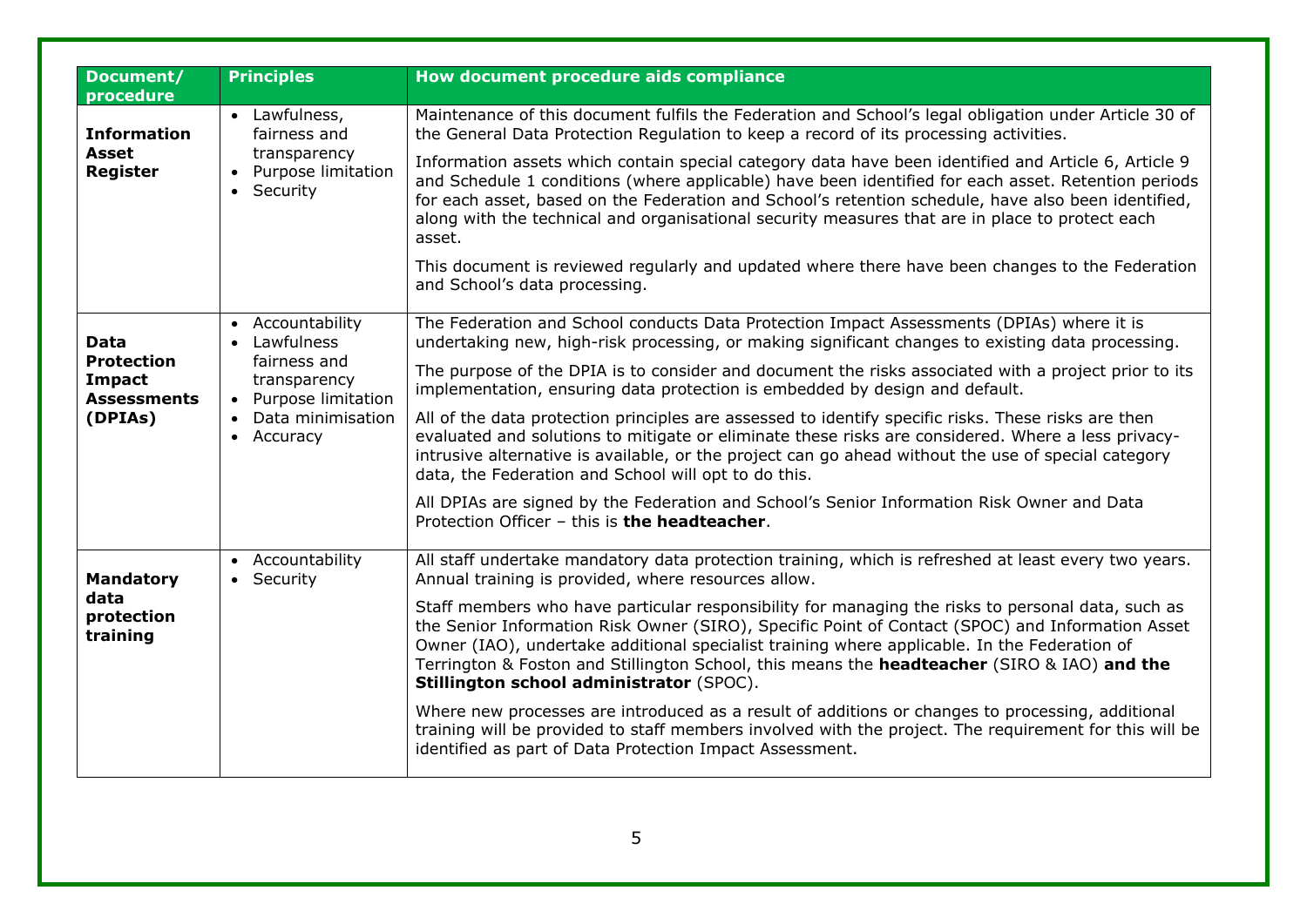| Document/                                                                                                                                                                        | <b>Principles</b>                            | How document procedure aids compliance                                                                                                                                                                                                                                                                                                                                                                                                                                                                                                                                                                                                                                                                                                                                                                                                                                                                                                                                                                                                                                                                                                                                                                                                                                                                                                                                                                                                                                                                                         |  |
|----------------------------------------------------------------------------------------------------------------------------------------------------------------------------------|----------------------------------------------|--------------------------------------------------------------------------------------------------------------------------------------------------------------------------------------------------------------------------------------------------------------------------------------------------------------------------------------------------------------------------------------------------------------------------------------------------------------------------------------------------------------------------------------------------------------------------------------------------------------------------------------------------------------------------------------------------------------------------------------------------------------------------------------------------------------------------------------------------------------------------------------------------------------------------------------------------------------------------------------------------------------------------------------------------------------------------------------------------------------------------------------------------------------------------------------------------------------------------------------------------------------------------------------------------------------------------------------------------------------------------------------------------------------------------------------------------------------------------------------------------------------------------------|--|
| procedure                                                                                                                                                                        |                                              |                                                                                                                                                                                                                                                                                                                                                                                                                                                                                                                                                                                                                                                                                                                                                                                                                                                                                                                                                                                                                                                                                                                                                                                                                                                                                                                                                                                                                                                                                                                                |  |
| <b>Retention</b><br>schedule and                                                                                                                                                 | • Purpose limitation<br>• Data minimisation  | The Federation and School does not retain special categories of data for any longer than it is<br>necessary to do so in order to fulfil our specific purposes.                                                                                                                                                                                                                                                                                                                                                                                                                                                                                                                                                                                                                                                                                                                                                                                                                                                                                                                                                                                                                                                                                                                                                                                                                                                                                                                                                                 |  |
| destruction<br>log                                                                                                                                                               |                                              | The Federation and School has a retention schedule in place which is based on guidance issued by<br>the Information and Records Management Society (IRMS). Where there is no legislative or best<br>practice guidance in place, the Senior Information Risk Owner will decide how long the<br>information should be retained based on the necessity to keep the information for a legitimate<br>purpose or purposes. The administrator in each school has responsibility for ensuring the<br>retention periods for records are adhered to.                                                                                                                                                                                                                                                                                                                                                                                                                                                                                                                                                                                                                                                                                                                                                                                                                                                                                                                                                                                     |  |
|                                                                                                                                                                                  |                                              | The Federation and School also maintains a destruction log, which documents what information has<br>been destroyed, the date it was destroyed and why it has been destroyed.                                                                                                                                                                                                                                                                                                                                                                                                                                                                                                                                                                                                                                                                                                                                                                                                                                                                                                                                                                                                                                                                                                                                                                                                                                                                                                                                                   |  |
| <b>Technical and</b><br>organisational<br>security<br>measures and<br>procedures.<br><b>Recording and</b><br>reporting<br>personal data<br><b>breaches</b><br>where<br>necessary | • Security<br>• Accountability<br>• Accuracy | The Federation and School employs the following technical and organisational security measures<br>where appropriate to protect the personal and special category data that the Federation and School<br>processes:<br>Password protection of electronic devices and systems<br>$\bullet$<br>Encryption of portable devices<br>$\bullet$<br>Encryption of emails<br>$\bullet$<br>Recorded delivery of sensitive paper documents<br>$\bullet$<br>Secure, fireproof storage of paper records using a key management system<br>Clear desk policy<br>$\bullet$<br>Audit trails on electronic systems<br>$\bullet$<br>Regular backups that can be restored in the event of an emergency<br>$\bullet$<br>Access/ permission controls<br>$\bullet$<br>Secure destruction of paper records<br>$\bullet$<br>Information governance policies (detailed above)<br>Physical building security measures (locked doors, visitor sign-in procedure, alarm system,<br>$\bullet$<br>CCTV etc.)<br>Cyber security risk prevention measures (firewalls and anti-virus software, phishing email<br>$\bullet$<br>awareness, download restrictions etc.)<br>A full description of security measures employed by the Federation and School can be found in the<br>Federation and School's Information Security Policy referenced above.<br>In the event that these measures should fail and a personal data breach occurs, the incident will be<br>recorded in a log, investigated and reported to the Federation and School's Data Protection Officer |  |